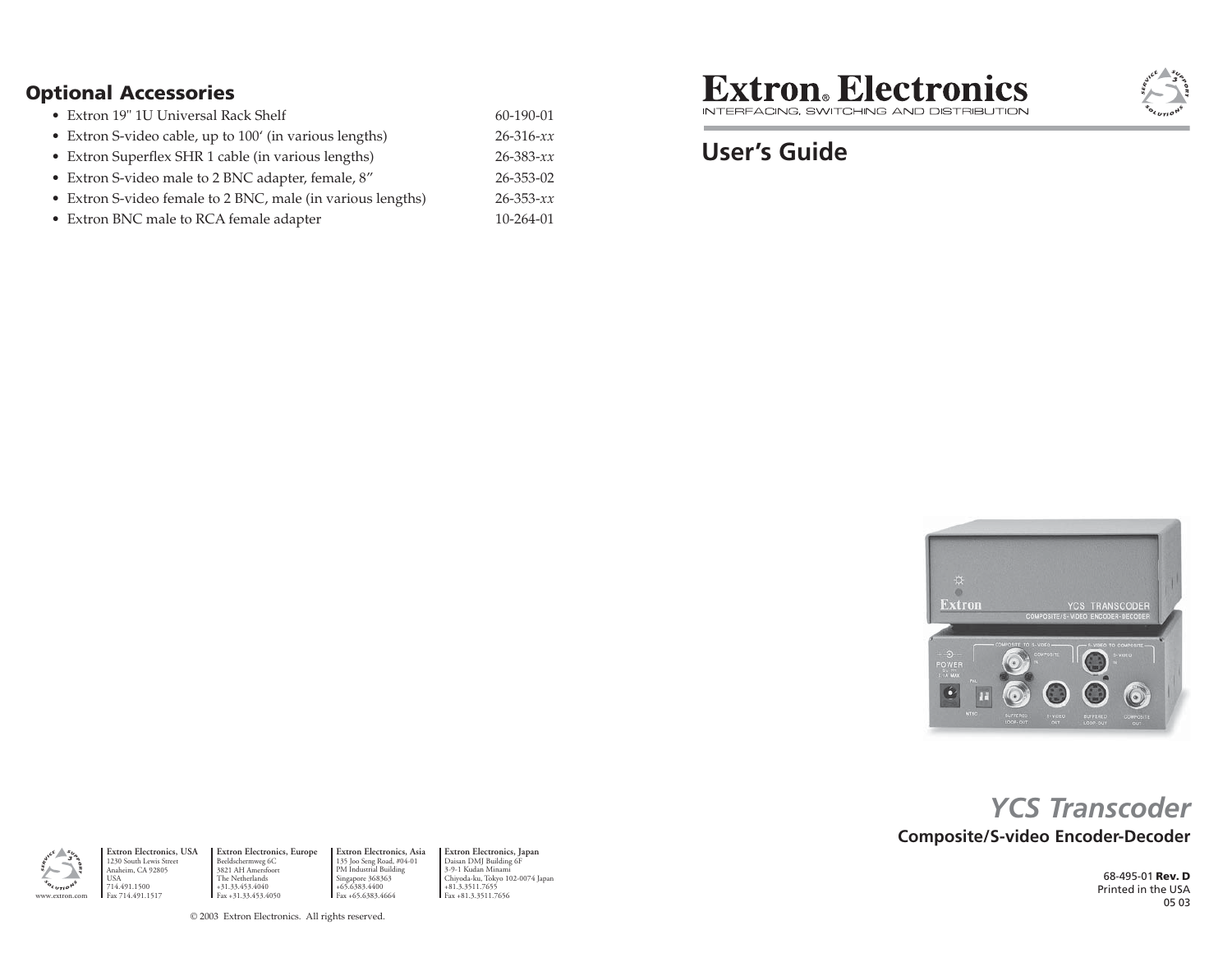### **Installation**

## **Rear Panel Connections**

#### **Description**

Extron's YCS Transcoder is both a composite video to S-video (luminance (Y) and chrominance (C)) decoder and an S-video to composite video encoder. The inputs also have buffered loopouts. The transcoder can convert either NTSC 3.58 or PAL video. A 3-line adaptive comb filter performs the Y/C separation, virtually eliminating chroma noise.

The decoder function separates composite video to Y and C signals for an S-video output. The composite video input is also buffered with a loopout. A DIP switch defines the standard of the composite video input as either NTSC 3.58 or PAL.

The encoder function encodes S-video to a composite video output. The S-video input is also buffered with a loopout.

All composite inputs and outputs are on BNC connectors. All S-video inputs and outputs are on 4-pin mini-DIN connectors.

The rack-mountable transcoder has an external power supply and is available in a world version.

### **Installation**

For optional rack mounting, mount up to four YCS Transcoders on a 19" 1U Universal Rack Shelf (Extron P/N **60-190-01**) (figure 1).



*Figure 1 — Rack mounting the YCS Transcoder*

- **<sup>1</sup>**. Mount the YCS Transcoder on the rack shelf, using two 4-40 x 3/ 16 screws in opposite (diagonal) corners to secure the case to the shelf.
- **<sup>2</sup>**. If necessary, mount the half-rack false front panel and/or the quarter-rack false front panel (included with the Universal Rack Shelf) alongside the transcoder, using two 4-40 x 3/16 screws in the front holes for each panel.

## **Rear Panel Connections**

**<sup>1</sup>**. Connect the input and output devices to the YCS Transcoder using the typical transcoder application diagram (figure 2) as a guide.



*Figure 2 — Typical transcoder application*

- **<sup>2</sup>**. Set the NTSC/PAL DIP switch to the appropriate position for the composite video input.
- **<sup>3</sup>**. Plug in the YCS Transcoder.

### **Control and Indicator**

**Power LED** — This front panel LED (figure 3) lights to indicate that the YCS Transcoder is receiving power.



*Figure 3 — YCS Transcoder front panel*